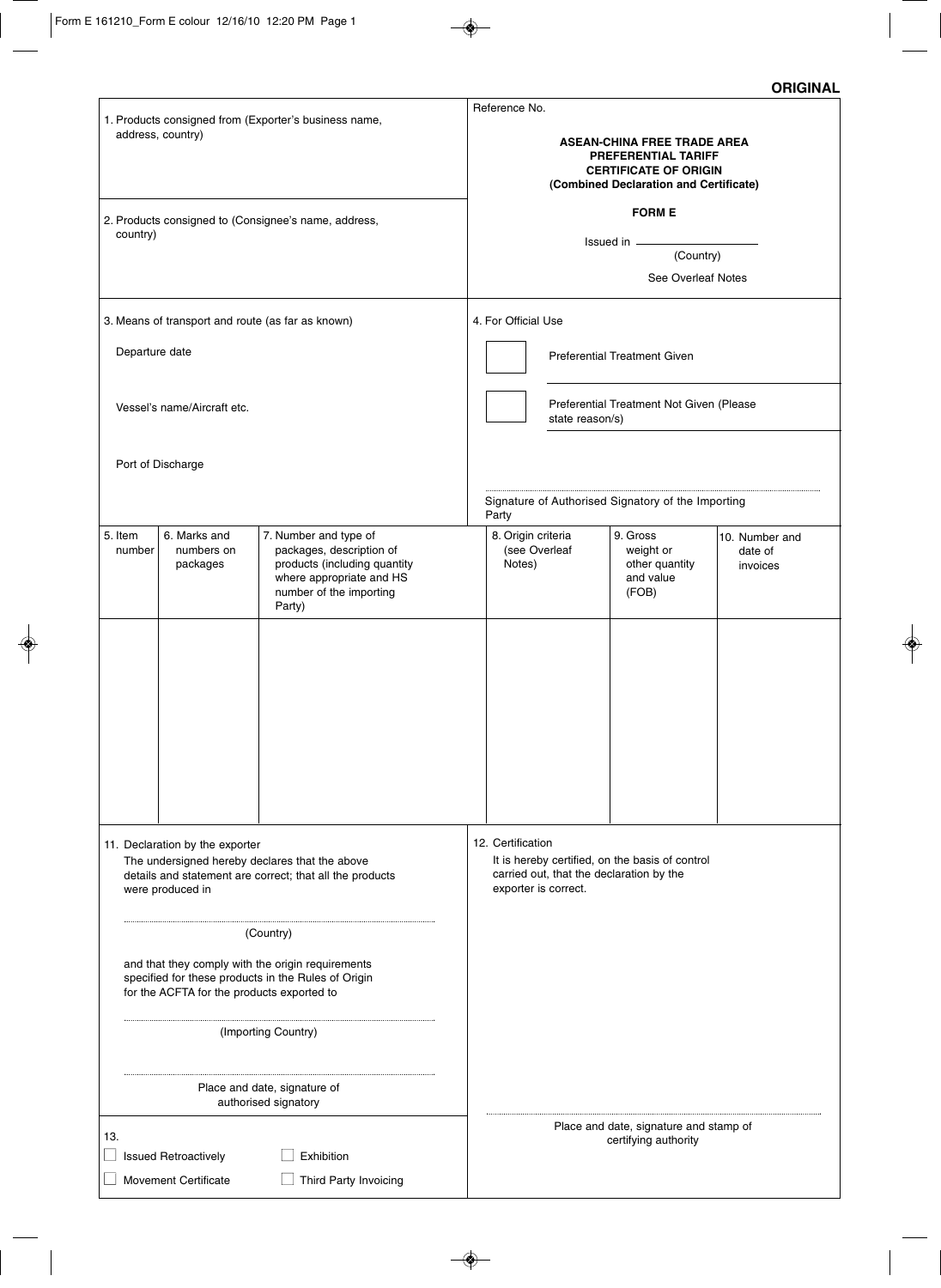|          |         | 1. Parties which accept this form for the purpose of preferential treatment under the ASEAN-CHINA Free Trade Area Preferential Tariff:                                                                                                                                                                                                                                                       |                                                                                                             |
|----------|---------|----------------------------------------------------------------------------------------------------------------------------------------------------------------------------------------------------------------------------------------------------------------------------------------------------------------------------------------------------------------------------------------------|-------------------------------------------------------------------------------------------------------------|
|          |         | <b>BRUNEI DARUSSALAM</b><br><b>CAMBODIA</b>                                                                                                                                                                                                                                                                                                                                                  | <b>CHINA</b>                                                                                                |
|          |         | <b>INDONESIA</b><br>LAOS                                                                                                                                                                                                                                                                                                                                                                     | <b>MALAYSIA</b>                                                                                             |
|          |         | <b>PHILIPPINES</b><br><b>MYANMAR</b>                                                                                                                                                                                                                                                                                                                                                         | <b>SINGAPORE</b>                                                                                            |
|          |         | THAILAND<br><b>VIETNAM</b>                                                                                                                                                                                                                                                                                                                                                                   |                                                                                                             |
|          |         | 2. CONDITIONS: The main conditions for admission to the preferential treatment under the ACFTA Preferential Tariff are that products<br>sent to any Parties listed above:                                                                                                                                                                                                                    |                                                                                                             |
|          | (i)     | must fall within a description of products eligible for concessions in the country of destination;                                                                                                                                                                                                                                                                                           |                                                                                                             |
|          | (ii)    | must comply with the consignment conditions that the products must be consigned directly from any ACFTA Party to the                                                                                                                                                                                                                                                                         |                                                                                                             |
|          |         | importing Party but transport that involves passing through one or more intermediate non-ACFTA Parties, is also accepted<br>provided that any intermediate transit, transshipment or temporary storage arises only for geographic reasons or<br>transportation requirements; and                                                                                                             |                                                                                                             |
|          | (iii)   | must comply with the origin criteria given in next paragraph.                                                                                                                                                                                                                                                                                                                                |                                                                                                             |
|          | either: | 3. ORIGIN CRITERIA: For exports to the above mentioned countries to be eligible for preferential treatment, the requirement is that                                                                                                                                                                                                                                                          |                                                                                                             |
|          | (i)     | The products wholly obtained in the exporting Party as defined in Rule 3 of the Rules of Origin for the ACFTA;                                                                                                                                                                                                                                                                               |                                                                                                             |
|          | (ii)    | Subject to sub-paragraph (i) above, for the purpose of implementing the provisions of Rule 2 (b) of the Rules of Origin for the                                                                                                                                                                                                                                                              |                                                                                                             |
|          |         | ACFTA, products worked on and processed as a result of which the total value of the materials, parts or produce originating<br>from non-ACFTA Parties or of undetermined origin used does not exceed 60% of the FOB value of the product produced or<br>obtained and the final process of the manufacture is performed within territory of the exporting Party;                              |                                                                                                             |
|          | (iii)   | Products which comply with origin requirements provided for in Rule 2 of the Rules of Origin for the ACFTA and which are<br>used in a Party as inputs for a finished product eligible for preferential treatment in another Party/Parties shall be considered<br>as a product originating in the Party where working or processing of the finished product has taken place provided that the |                                                                                                             |
|          |         | aggregate ACFTA content of the final product is not less than 40%; or                                                                                                                                                                                                                                                                                                                        |                                                                                                             |
|          | (iv)    | Products which satisfy the Product Specific Rules provided for in Attachment B of the Rules of Origin for the ACFTA shall be<br>considered as products to which sufficient transformation has been carried out in a Party.                                                                                                                                                                   |                                                                                                             |
|          |         |                                                                                                                                                                                                                                                                                                                                                                                              | he claims that his products qualify for preferential treatment, in the manner shown in the following table: |
|          |         | Circumstances of production or manufacture in the first country<br>named in Box 11 of this form                                                                                                                                                                                                                                                                                              | Insert in Box 8                                                                                             |
|          |         | (a) Products wholly produced in the country of exportation (see<br>paragraph 3 (i) above)                                                                                                                                                                                                                                                                                                    | "WO"                                                                                                        |
|          |         | (b) Products worked upon but not wholly produced in the exporting<br>Party which were produced in conformity with the provisions of<br>paragraph 3 (ii) above                                                                                                                                                                                                                                | Percentage of single country content,<br>example 40%                                                        |
|          |         | (c) Products worked upon but not wholly produced in the exporting<br>Party which were produced in conformity with the provisions of<br>paragraph 3 (iii) above                                                                                                                                                                                                                               | Percentage of ACFTA cumulative<br>content, example 40%                                                      |
|          |         | (d) Products satisfied the Product Specific Rules (PSR)                                                                                                                                                                                                                                                                                                                                      | "PSR"                                                                                                       |
|          |         | 4. EACH ARTICLE MUST QUALIFY: It should be noted that all the products in a consignment must qualify separately in their own right.<br>This is of particular relevance when similar articles of different sizes or spare parts are sent.                                                                                                                                                     |                                                                                                             |
|          |         | 5. DESCRIPTION OF PRODUCTS: The description of products must be sufficiently detailed to enable the products to be identified by<br>the Customs Officers examining them. Name of manufacturer, any trade mark shall also be specified.                                                                                                                                                       |                                                                                                             |
|          |         | The Harmonised System number shall be that of the importing Party.                                                                                                                                                                                                                                                                                                                           |                                                                                                             |
| 7.       |         | The term "Exporter" in Box 11 may include the manufacturer or the producer. In the case of MC the term "Exporter" also includes the                                                                                                                                                                                                                                                          |                                                                                                             |
|          |         | exporter in the intermediate Party.<br>8. FOR OFFICIAL USE: The Customs Authority of the importing Party must indicate $(\sqrt{)}$ in the relevant boxes in column 4 whether or<br>not preferential treatment is accorded.                                                                                                                                                                   |                                                                                                             |
| 6.<br>9. |         | Movement Certificate: In cases of Movement Certificate, in accordance with Rule 12 of the Operational Certification Procedures,<br>"Movement Certificate" in Box 13 should be ticked $(\sqrt{)}$ . The name of original Issuing Authorities of the Party, date of the issuance<br>and the reference number of the original Certificate of Origin (Form E) to be indicated in Box 13.         |                                                                                                             |

◈

12. ISSUED RETROACTIVELY: In exceptional cases, due to involuntary errors or omissions or other valid causes, the Certificate of Origin (Form E) may be issued retroactively in accordance with Rule 11 of Attachment A of the Rules of Origin for the ACFTA. The "Issued Retroactively" in Box 13 shall be ticked  $(\sqrt)$ .

 $\overline{\bullet}$